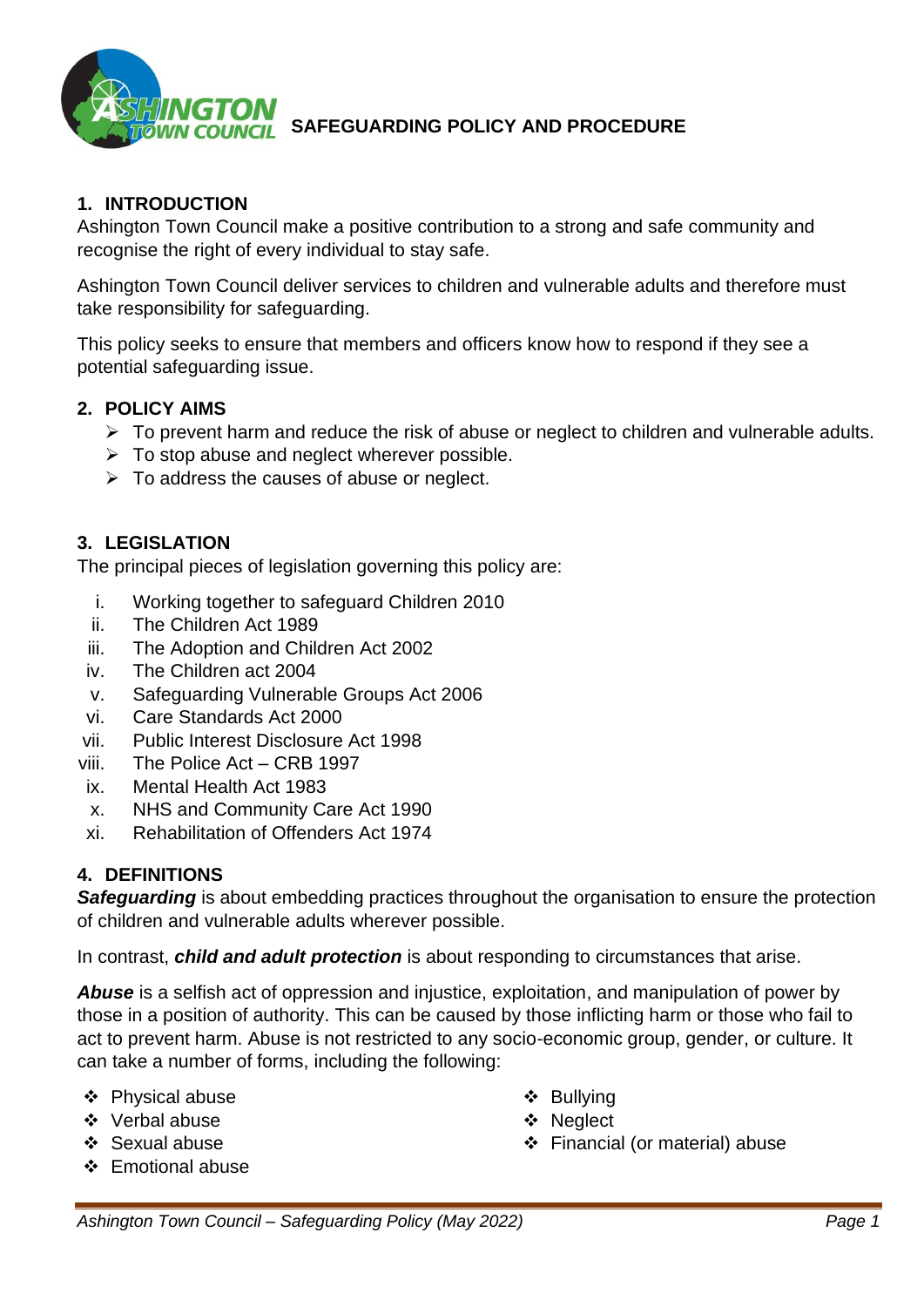

## **5. DEFINITION OF A CHILD**

A child is under the age of 18 (as defined in the United Nations convention on the Rights of a Child).

### **6. DEFINITION OF VULNERABLE ADULTS**

A vulnerable adult is a person aged 18 years or over who may be unable to take care of themselves or protect themselves from harm or from being exploited. This may include a person who:

- ❖ Is elderly and frail
- ❖ Has a mental illness including dementia
- ❖ Has a physical or sensory disability

# **7. ROLES AND RESPONSIBILITIES**

# **THE COUNCIL**

Ashington Town Council has responsibility to ensure a Safeguarding Policy is in place and appropriate, that the policy is accessible to everyone and is implemented.

Ashington Town Council must ensure the policy is appropriate to promote the welfare of children and vulnerable adults. The policy must be monitored and reviewed annually, or when changes are made to any of the legislation relating to this policy.

Sufficient resources must be allocated to ensure that the policy can be effectively implemented, and that staff have access to suitable training.

The Council must ensure that any volunteers working for the Town Council and having unsupervised access to vulnerable users will be required to be DBS checked.

# **EVERYONE**

All staff, members, volunteers, and contractors have responsibility to follow the guidance laid out in this policy, and to pass on any welfare concerns as set out.

It is expected that staff, members, volunteers, and contractors will report their safeguarding concerns.

We expect everyone at Ashington Town Council to promote good practice by being an excellent role model, contribute to discussions about safeguarding and to positively involve people in developing safe practices.

It is not the responsibility of Ashington Town Council, or individuals to conduct their own safeguarding investigation, this will be undertaken by either Northumberland County Council or the Police.

- ❖ Has a learning disability
- ❖ Has a severe physical illness
- ❖ Is a substance misuser
- ❖ Is homeless